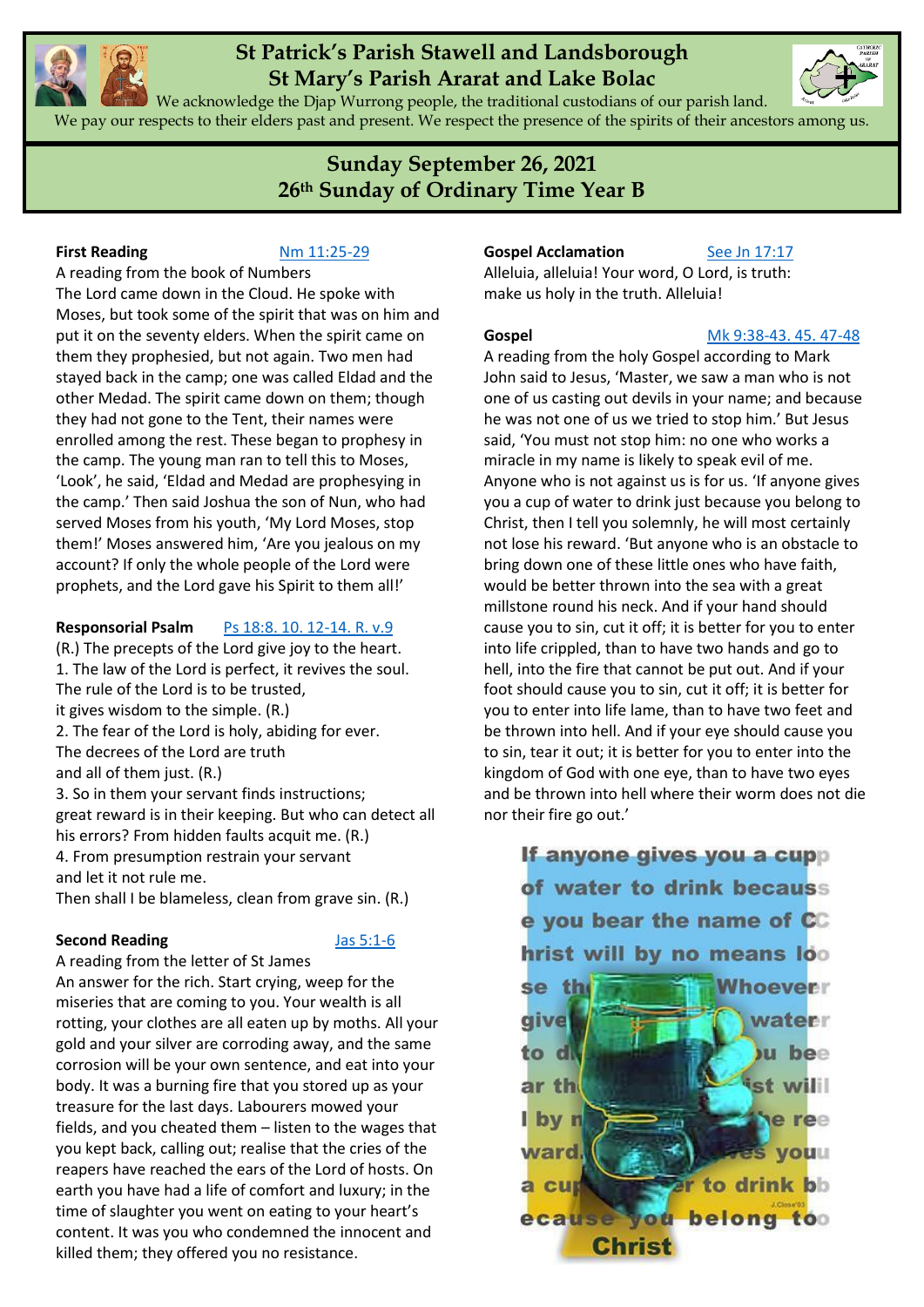| <b>Mass Times</b> |                                                                          | <b>Aged Care Sched</b> |    |
|-------------------|--------------------------------------------------------------------------|------------------------|----|
| Ararat            | Sunday 8.30am                                                            | Eventide               | -1 |
| <b>Stawell</b>    | Sunday 10.30am                                                           | Lowe St                | 2  |
| Lake Bolac        | 1 <sup>st</sup> 3 <sup>rd</sup> 5 <sup>th</sup> Sundays 6.30pm Vigil Sat | <b>Garden View</b>     | -3 |
| Landsborough      | 2 <sup>nd</sup> 4 <sup>th</sup> Sundays 6pm Vigil Sat                    | <b>ARV</b>             | 4  |
| Glenthompson      | (Hamilton Parish) 2 <sup>nd</sup> 4 <sup>th</sup> Sundays 8.30am         |                        |    |

# **Aged Care Schedule**

| Eventide           | 1 <sup>st</sup> Wednesdays 11.15am |  |
|--------------------|------------------------------------|--|
| Lowe St            | 2 <sup>nd</sup> Wednesdays 11am    |  |
| <b>Garden View</b> | 3rd Wednesdays 10.30am             |  |
| ARV                | 4 <sup>th</sup> Wednesday 10am     |  |

Stawell: Tues to Fri 10am [Nm 11:25-29](https://www.liturgyhelp.com/ritual/lectionary/LectionaryList%7Cnum#num011) /[/ Jas 5:1-6](https://www.liturgyhelp.com/ritual/lectionary/LectionaryList%7Cjam#jam005) /[/ Mk 9:38-43. 45. 47-48](https://www.liturgyhelp.com/ritual/lectionary/LectionaryList%7Cmrk#mrk009) Ararat: Wed 29<sup>th</sup> 9.30am // Fri 1<sup>st</sup> 11am with morning tea

**Masses this Week Readings for Next Sunday Sept 26 (26<sup>th</sup> Sunday Yr B)** 

**Mass at Landsborough** – in addition to the rostered Saturdays, Landsborough will have Mass at 6pm on Tuesday October 5

# **Recent Deaths**

# **Anniversaries Stawell**

Mary Rutter 1953, Ruby Seeary 1969, Pascalle Valente 2011, Nicholas Cosgrave 1952, Alice Tiddy 1952, Robbert Prydderch 1957, Michael Walsh 1995, Frances Woolley 2019, Thomas Turvey 1963, B. Seeary 1972, William Power 2009, Nancy Gibson 2010, Theresa Healy 1952, Margaret Jess 2005, John Jess 2019, Annie Larkan 1972, Daniel Francis O'Rourke 1955, Kathleen Monaghan 1961

# **Anniversaries Ararat**

Edmund Gleeson, Margaret Johnson, Bruce Harrison, Robert Prydderch, Alex Shields, Marjorie Stapleton, Margaret Ryan, Joe Hayes, Mary Kelly, Kaz Grabowski, Judith Haberecht-Reid, Natasha Eastick, Tom Ryan, Seamus Hennessy, Elywn Lillis, Frederick Waring, Carmen Claridge, Bill Canty, Glen Lister

**Please pray for** Fr Eric Bryant, Dylan Vernon, Terry Weeks, Kate Wilson, Sally Rook, Julie Neale, Margaret Hassall, Jenny Sharman, Anne-Marie Joyce

**Golden Gate Roster** 26 Jim & Jan

**Lake Bolac Roster** Sat 2/10 Reader Phillip Meek // Prayers of Faithful Damian Phillips // Cleaning Leanne Breen Sat 16/10 Reader Leanne Breen // Prayers of Faithful Phillip Meek // Cleaning Irene Meek

# **20 Person Limit – Please book in for Mass**

Thanks to everyone who has booked in for Mass to be among the twenty people. The booking sheets are near the lectern in Stawell and on the office door in Ararat. There is no need to book for Landsborough and Lake Bolac

# **Good News! 150 people at Mass is coming!**

The Government Roadmap for the opening up of churches to larger crowds (150 people in November) will depend on many factors including Covid case numbers and vaccination rates. We are hearing from the government and from Bishop Paul that proof of vaccination may be required when numbers increase to 150 people. More information will be provided when it is available including how this will be monitored. For now, the encouragement is to get ourselves vaccinated. It will be helpful if parishioners can speak to your friends as information comes to hand to ensure that everyone knows when the 150 happens.

- September 20 people. Bookings required.
- October Numbers may increase to 30 if conditions allow. Bookings will be required.
- November The Government Roadmap anticipates that during November our allowed numbers will increase to 150 people. This is more than we usually have in our churches for Sunday Mass, so there will be no need to book. QR coding will be required, and we may need to show proof of vaccination to enter.

# **2022 Part Time Clinical Pastoral Education (CPE) program**

Are you interested in gaining recognised education in the provision of pastoral care in the context of parish, aged care or health care? A part time program is available online and face to face (when covid safe) for successful applicants. The program offers education, formation and experience through approved and mutually negotiated placement hours and group days. CPE is recognised by the University of Divinity as 48 points towards theological studies.

**Info:** Bernadette Wurlod, Clinical Pastoral Educator, Supervisor of Pastoral Care ministry, University of Divinity Adjunct Lecturer [bernadette@bernadettewurlod.com.au](mailto:bernadette@bernadettewurlod.com.au) 0455 033 321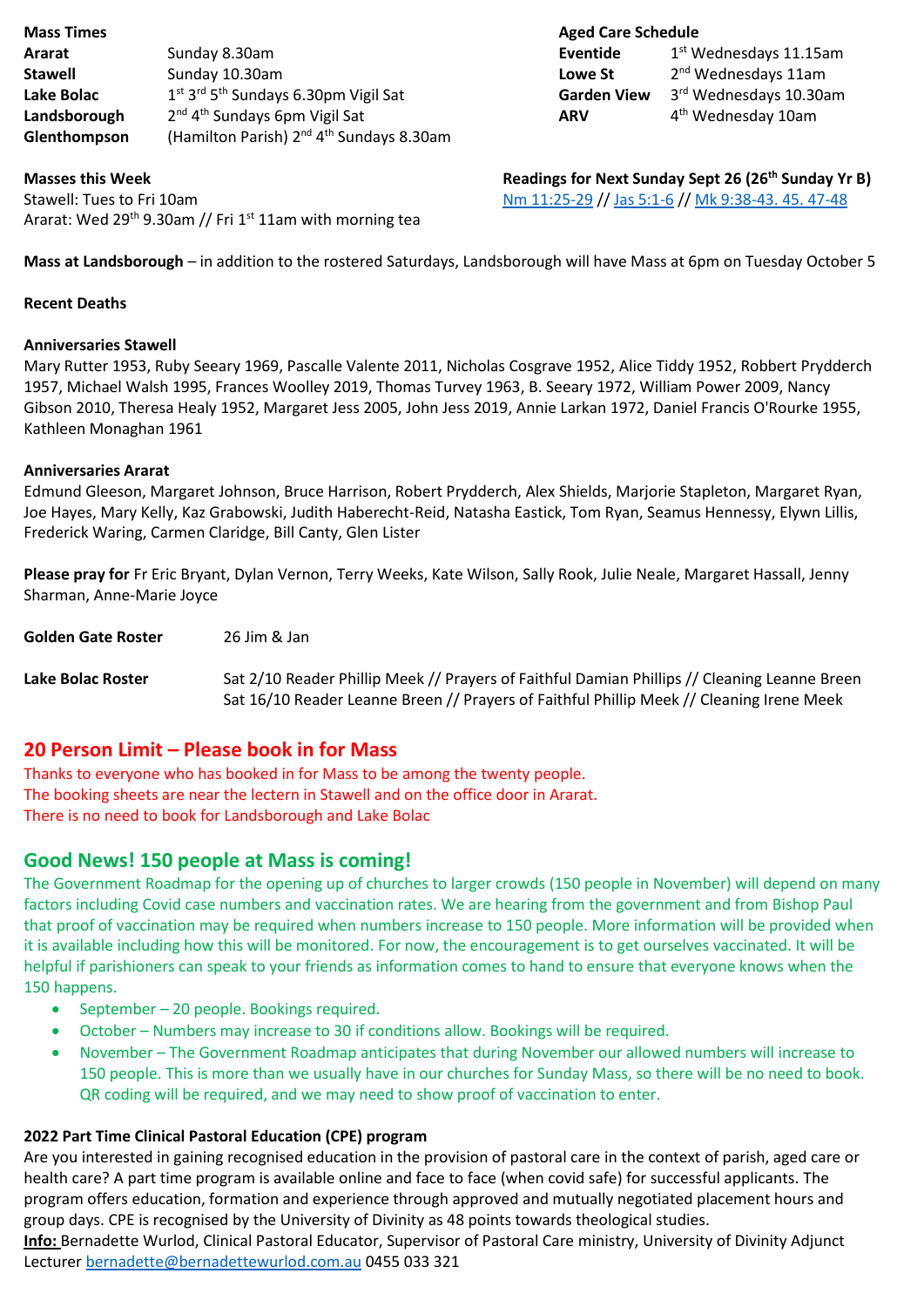### **Season of Creation** by Nick Brodie

Twice in today's Gospel Jesus refers to the everlasting fire of hell. Better to lose a hand or an eye than endure that, he says, making some dramatic points about sin and sacrifice. At this moment in human history Jesus' choice of imagery and his message about dramatic action are especially pertinent. As Pope Francis declares in his encyclical *Laudato Si'*, climate change is an imminent threat to our world. For Christians, this raises two issues directly relevant to this passage from Mark. On the one hand, we have a duty to protect ourselves and each other from catastrophe by checking our own sinful behaviours and habits. We should seriously consider what we can do to reduce our reliance on fossil fuels through personal usage, investment options, and political choices. We cannot dodge responsibility on this issue. Our faith demands action. On the other hand, we also have a duty to find common cause with everyone else who shares this concern. Pope Francis encourages us to work with people of other religions 'for the sake of protecting nature, defending the poor, and building networks of respect and fraternity'. When it comes to protecting our common home, 'Anyone who is not against us is for us.' © Nick Brodie

### **Reflection** by Dianne Bergant CSA

The question of legitimacy of ministry is not a new one. There is a certain amount of tension between the institutional and the charismatic aspects of the church. To say that one is Spirit-driven and the other is not is to misunderstand Jesus' promise to remain with the church until the end of time. God normally calls ministers through the structures of the community. The authorities of the church are usually the ones who make the ultimate decisions about the needs of the church, how these needs are to be met, and who is to meet them. That is one of the responsibilities of their office. However, God calls in other ways as well. A solid biblical tradition maintains that the Spirit is not confined to human structure or custom. We see this in the judges, the prophets, and even the early kings. The Pentecost story describes the coming of the Spirit upon all people – sons and daughters, young and old, slaves and free. When God calls it is up to us to recognise that call and to test its spirit. Perhaps the primary criterion we have for judging is the biblical measure: By their fruits you shall know them. Today we also see that those who benefit from exploitation of the vulnerable will reap the fruits of their sin. This warning stems from the belief in the justice of God. Just as we believe that God will not allow the righteous to go unrewarded, so we are confident that neither will the wicked escape punishment.

# **Ballarat Clergy Support Fund - Collection for Sick and Retired Priests**



The Ballarat Clergy Support Fund provides for retired priests who have spent a lifetime selflessly caring for others, and who deserve a happy and peaceful retirement. The Fund is currently supporting and caring for seventeen retired priests. Over the next few years a number of priests currently in parish ministry will be moving into retirement, and will also need to be supported by the fund. This annual collection has allowed the Fund to continue to support our sick and retired clergy. Please give as generously as you can, and help us continue *'caring for those who cared for us'.* Special envelopes are available for this collection, which will be taken up today. You may also return your envelope next week. A credit card facility is available for your convenience, and contributions over \$2.00 are tax-deductible. Envelopes available in the churches. *CARING FOR THOSE WHO CARED FOR US – THE CHURCH COMMUNITY'S RESPONSIBILITY*

# **Australian Catholic Bishops Social Justice Statement**

<https://socialjustice.catholic.org.au/2021/06/24/social-justice-statement-2021-22/>



By listening with an open heart to those who are most affected. we can begin, with the help of the Holy Spirit. to discern the signs of the times. Social Justice Statement 2021-22: Cry of the Earth, Cry of the Poor



Office for Justice, Ecology and Peace<br>PO Box 368 Canberra ACT 2601 Australia<br>Tel +61 (02) 6201 9845 Email admin@catholic.org.au<br>Facebook @socialjusticeACBC **Twitter @justice** w.socialjustice.catholic.org.au

Lord, when we listen with your ears we hear the bush arown more silent the birdsong less vibrant, the stream's sluggish ripple. Have mercy and open our ears

Lord, when we look with your eyes we see: the soil depleted, the sky smudged, the oceans rubbished and the great currents slowed. Have mercy and help us to see

Lord, when we look with your eves we see: the workers who struggle to get by, the women subjected to violence the people who are excluded Have mercy and help us to see

Lord, when we listen with your ears we hear the sound of hungry children,<br>the distress of the mentally ill, the silent pain of homeless women and men Have mercy and open our ears.

Send your Spirit upon us Lord to renew our sight, to restore our hearing, and to reclaim your reign of justice for all people and peace for creation.

**AMFN** 

There are a number of prayer cards supporting this year's Social Justice Statement. If room allows we will include them in the coming weeks' bulletins. They can be found at the link above.